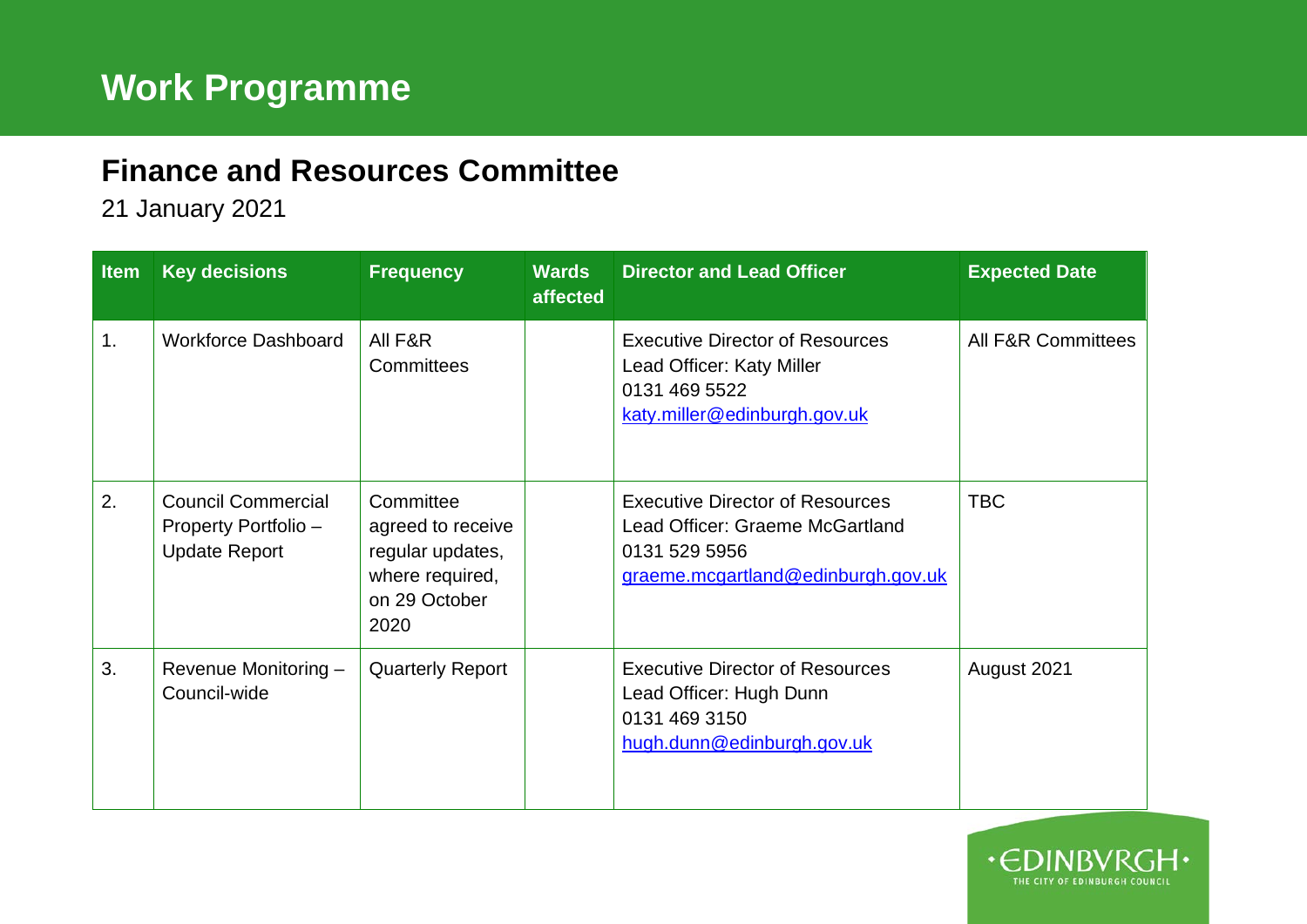| <b>Item</b>    | <b>Key decisions</b>                                                                      | <b>Frequency</b>             | <b>Wards</b><br>affected | <b>Director and Lead Officer</b>                                                                                         | <b>Expected Date</b> |
|----------------|-------------------------------------------------------------------------------------------|------------------------------|--------------------------|--------------------------------------------------------------------------------------------------------------------------|----------------------|
| 4.             | <b>Revenue Budget Risks</b><br>and Reserves Report                                        | <b>Annual Report</b>         |                          | <b>Executive Director of Resources</b><br>Lead Officer: Hugh Dunn<br>0131 469 3150<br>hugh.dunn@edinburgh.gov.uk         | January 2022         |
| 5.             | Capital Monitoring -<br>Council-wide                                                      | <b>Quarterly Report</b>      |                          | <b>Executive Director of Resources</b><br>Lead Officer: Hugh Dunn<br>0131 469 3150<br>hugh.dunn@edinburgh.gov.uk         | August 2021          |
| 6.             | <b>Resources Directorate</b><br>- Revenue Budget<br>Monitoring                            | <b>Quarterly Report</b>      |                          | <b>Executive Director of Resources</b><br>Lead Officer: Iain Shaw<br>0131 469 3117<br>iain.shaw@edinburgh.gov.uk         | August 2021          |
| 7 <sub>1</sub> | Chief Executive -<br><b>Revenue Budget</b><br>Monitoring                                  | <b>Quarterly Report</b>      |                          | <b>Executive Director of Resources</b><br>Lead Officer: Iain Shaw<br>0131 469 3117<br>iain.shaw@edinburgh.gov.uk         | August 2021          |
| 8.             | <b>Miscellaneous Debts</b><br>Write $Off - 6$ monthly<br>operational update (B<br>Agenda) | <b>Six Monthly</b><br>Report |                          | <b>Executive Director of Resources</b><br>Lead Officer: Nicola Harvey<br>0131 469 5016<br>nicola.harvey@edinburgh.gov.uk | March 2021           |
| 9.             | <b>Contract Award and</b><br>Procurement<br>Programme                                     | <b>Six Monthly</b><br>Report |                          | <b>Executive Director of Resources</b><br>Lead Officer: Iain Strachan<br>0131 529 4930                                   | March 2021           |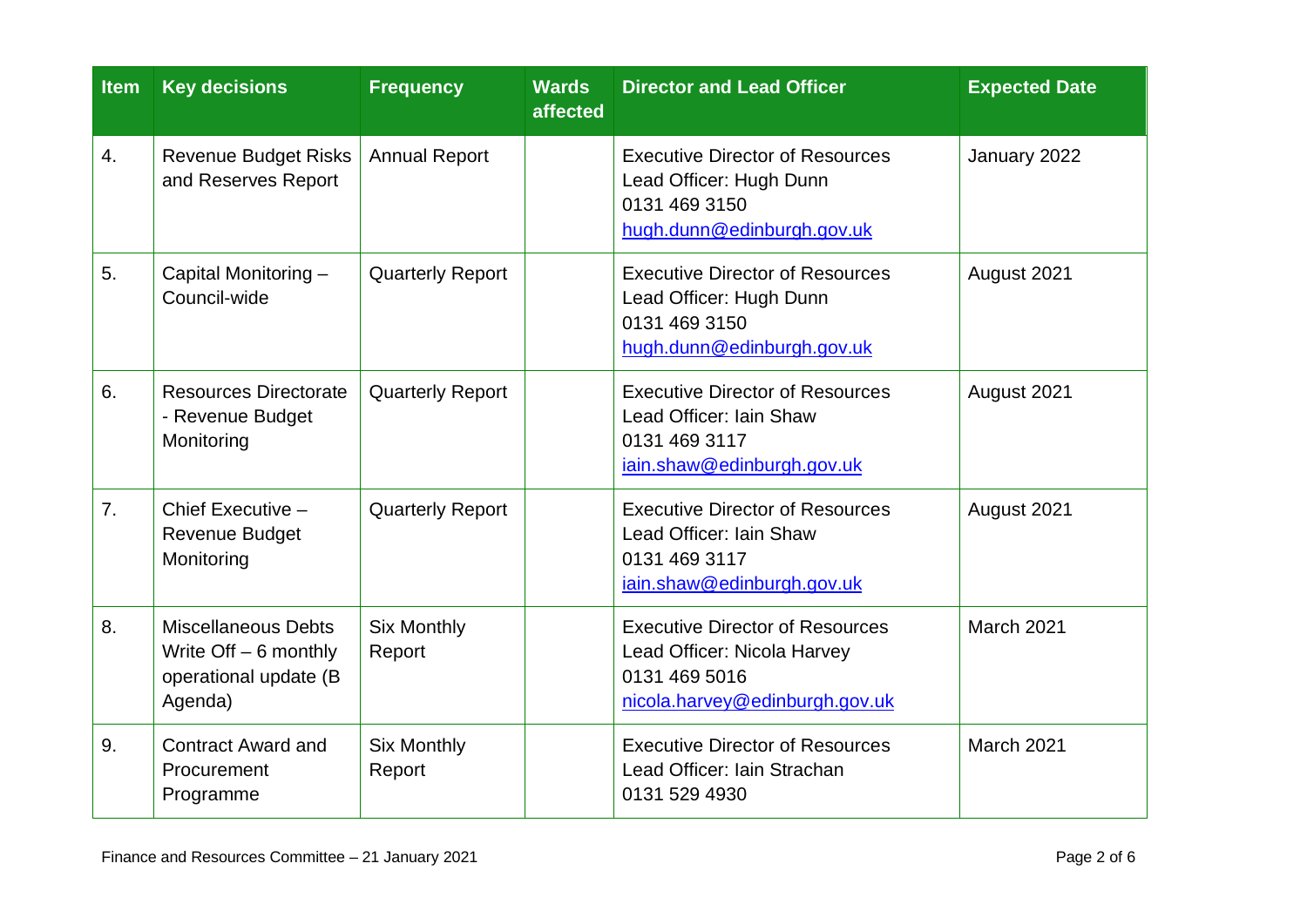| <b>Item</b> | <b>Key decisions</b>                                               | <b>Frequency</b>                                                                                                                  | <b>Wards</b><br>affected | <b>Director and Lead Officer</b>                                                                                                        | <b>Expected Date</b> |
|-------------|--------------------------------------------------------------------|-----------------------------------------------------------------------------------------------------------------------------------|--------------------------|-----------------------------------------------------------------------------------------------------------------------------------------|----------------------|
|             |                                                                    |                                                                                                                                   |                          | iain.strachan@edinburgh.gov.uk                                                                                                          |                      |
| 10.         | <b>Change Strategy</b><br>2021/24                                  | <b>Annual Update</b><br>Report,<br>incorporating<br>impacts of<br>provisional Local<br>Government<br>Finance<br>Settlement        |                          | <b>Chief Executive and Executive Director</b><br>of Resources<br>Lead Officer: Hugh Dunn<br>0131 469 3150<br>hugh.dunn@edinburgh.gov.uk | January 2022         |
| 11.         | <b>Housing Revenue</b><br><b>Account Budget</b><br><b>Strategy</b> | <b>Annual Report</b>                                                                                                              |                          | <b>Executive Director of Place</b><br><b>Lead Officer: Elaine Scott</b><br>0131 529 2277<br>elaine.scott@edinburgh.gov.uk               | January 2022         |
| 12.         | <b>Capital Budget</b><br><b>Strategy 2020/30</b>                   | <b>Annual Update</b><br>Report,<br>incorporating<br>impacts of<br>provisional Local<br>Government<br>Finance<br><b>Settlement</b> |                          | <b>Executive Director of Resources</b><br>Lead Officer: Hugh Dunn<br>0131 469 3150<br>hugh.dunn@edinburgh.gov.uk                        | January 2022         |
| 13.         | <b>Annual Fraud</b><br>Prevention and<br><b>Detection</b>          | <b>Annual Report</b>                                                                                                              |                          | <b>Executive Director of Resources</b><br>Lead Officer: Nicola Harvey<br>0131 469 5016                                                  | October 2021         |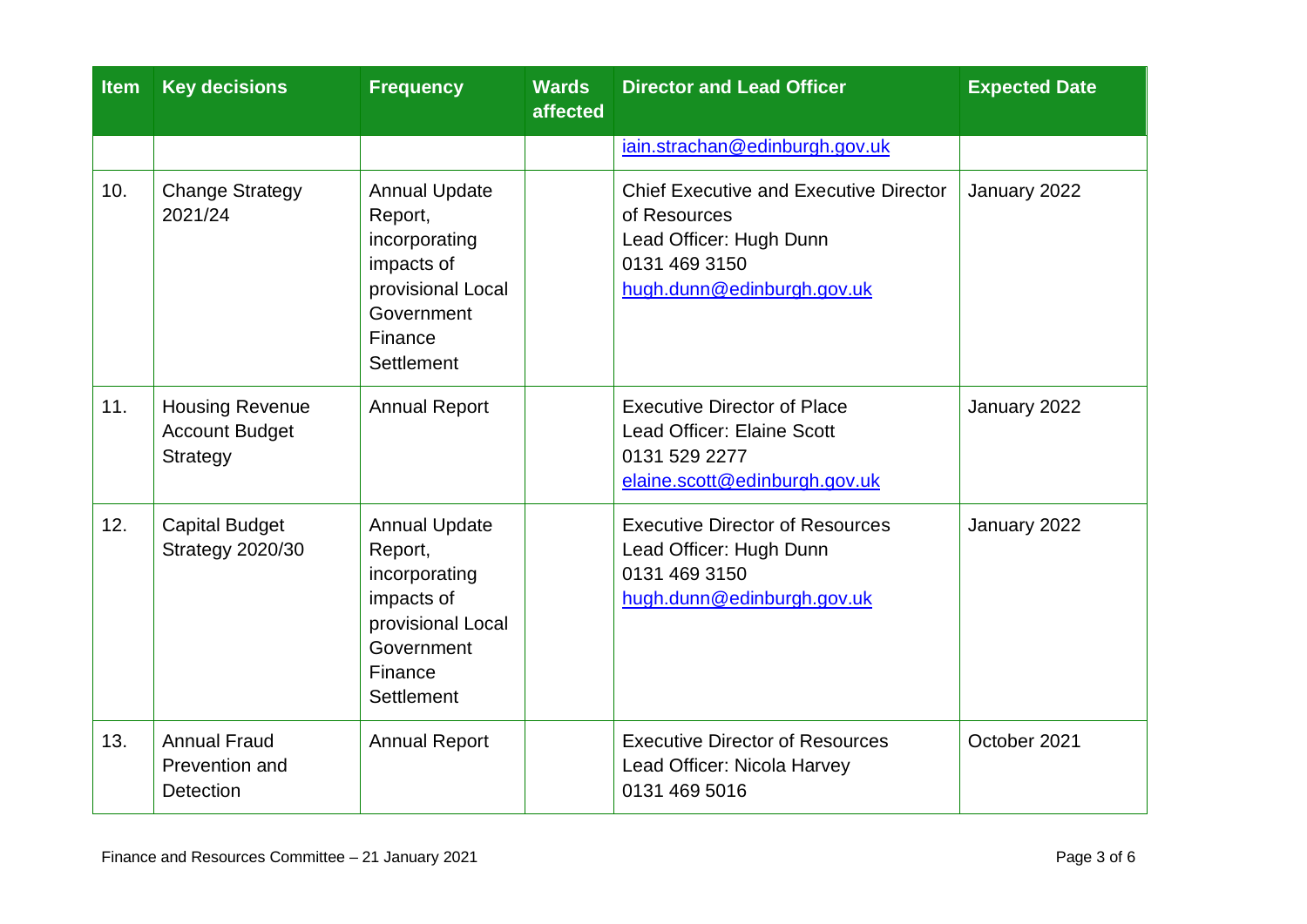| <b>Item</b> | <b>Key decisions</b>                                                                                                                                                                       | <b>Frequency</b>     | <b>Wards</b><br>affected | <b>Director and Lead Officer</b>                                                                                           | <b>Expected Date</b> |
|-------------|--------------------------------------------------------------------------------------------------------------------------------------------------------------------------------------------|----------------------|--------------------------|----------------------------------------------------------------------------------------------------------------------------|----------------------|
|             |                                                                                                                                                                                            |                      |                          | nicola.harvey@edinburgh.gov.uk                                                                                             |                      |
| 14.         | City of Edinburgh<br>Council - 2019/20<br>Annual Audit Report to<br>the Council and the<br>Controller of Audit -<br>referral by the<br>Governance, Risk and<br><b>Best Value Committee</b> | <b>Annual Report</b> |                          | <b>Executive Director of Resources</b><br>Lead Officer: Hugh Dunn<br>0131 469 3150<br>hugh.dunn@edinburgh.gov.uk           | November 2021        |
| 15.         | The City of Edinburgh<br><b>Council Charitable</b><br>Trusts – report to<br>those charged with<br>governance on the<br>2019/20 audit                                                       | <b>Annual Report</b> |                          | <b>Executive Director of Resources</b><br>Lead Officer: John Aghodeaka<br>0131 469 5348<br>john.aghodeaka@edinburgh.gov.uk | November 2021        |
| 16.         | 2019/20 Common<br>Good Annual<br>Performance Report                                                                                                                                        | <b>Annual Report</b> |                          | <b>Executive Director of Resources</b><br>Lead Officer: John Aghodeaka<br>0131 469 5348<br>john.aghodeaka@edinburgh.gov.uk | November 2021        |
| 17.         | <b>Annual Treasury</b><br><b>Management Strategy</b><br>2019/20                                                                                                                            | <b>Annual Report</b> |                          | <b>Executive Director of Resources</b><br>Lead Officer: Innes Edwards<br>0131 469 6291<br>innes.edwards@edinburgh.gov.uk   | August 2021          |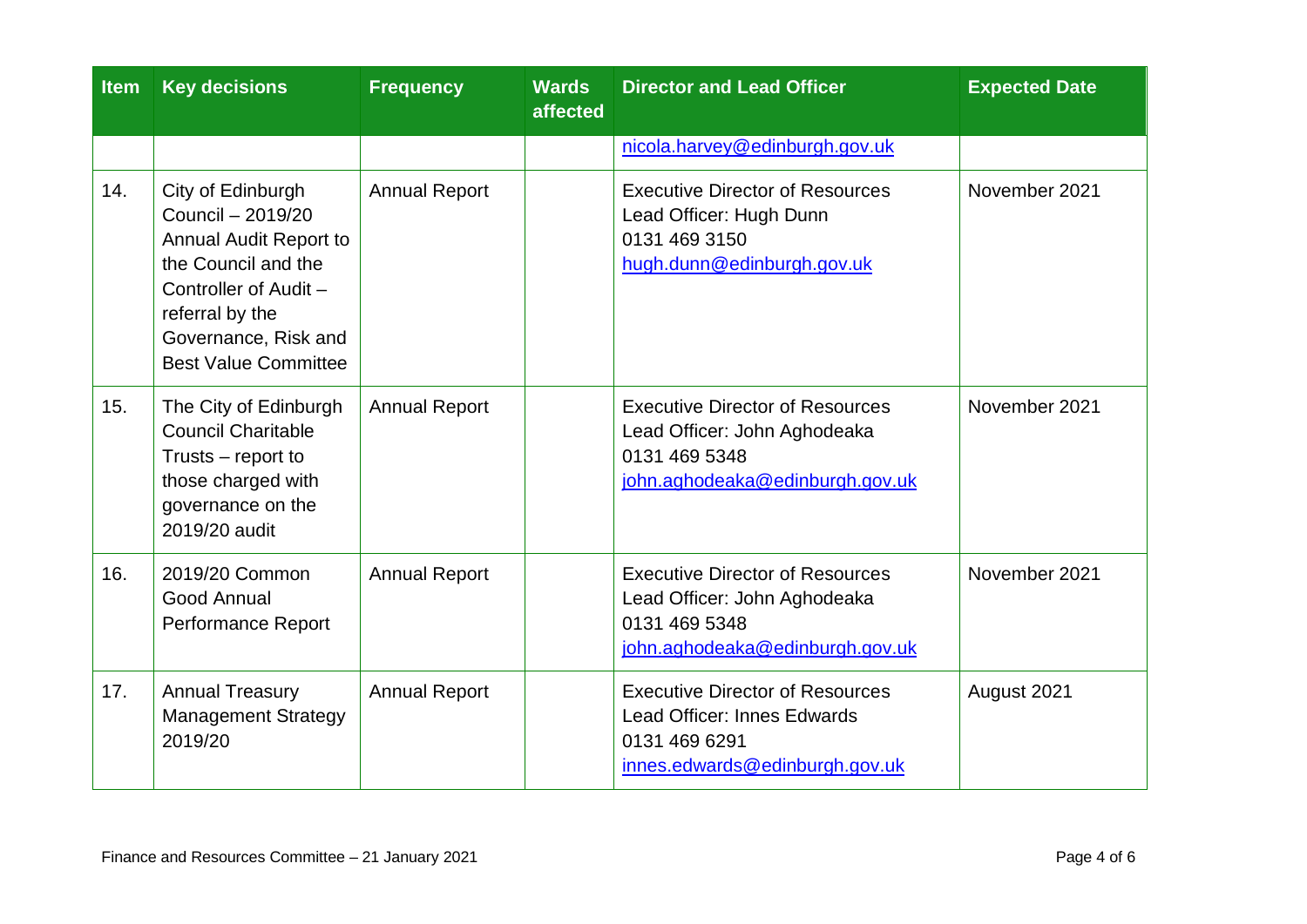| <b>Item</b> | <b>Key decisions</b>                                     | <b>Frequency</b>                                                                                                                                                         | <b>Wards</b><br>affected | <b>Director and Lead Officer</b>                                                                                                | <b>Expected Date</b> |
|-------------|----------------------------------------------------------|--------------------------------------------------------------------------------------------------------------------------------------------------------------------------|--------------------------|---------------------------------------------------------------------------------------------------------------------------------|----------------------|
| 18.         | <b>Treasury Management</b><br>Mid-Term Report<br>2020/22 | <b>Annual Report</b>                                                                                                                                                     |                          | <b>Executive Director of Resources</b><br><b>Lead Officer: Innes Edwards</b><br>0131 469 6291<br>innes.edwards@edinburgh.gov.uk | December 2021        |
| 19.         | <b>Asset Management</b><br><b>Works Programme</b>        | <b>Annual Report</b><br>The report is<br>normally<br>presented at the<br>financial year end<br>to update<br>Committee on<br>the outcome of<br>the 12-month<br>programme. |                          | <b>Executive Director of Resources</b><br>Lead Officer: Peter Watton<br>0131 529 5962<br>peter.watton@edinburgh.gov.uk          | May 2021             |
| 20.         | <b>Health and Safety</b><br>Performance                  | <b>Annual Report</b>                                                                                                                                                     |                          | <b>Executive Director of Resources</b><br>Lead Officer: Nick Smith<br>0131 529 4377<br>nick.smith@edinburgh.gov.uk              | March 2021           |
| 21.         | <b>Workforce Control</b><br><b>Annual Report</b>         | <b>Annual Report</b>                                                                                                                                                     |                          | <b>Executive Director of Resources</b><br>Lead Officer: Katy Miller<br>0131 469 5522<br>katy.miller@edinburgh.gov.uk            | August 2021          |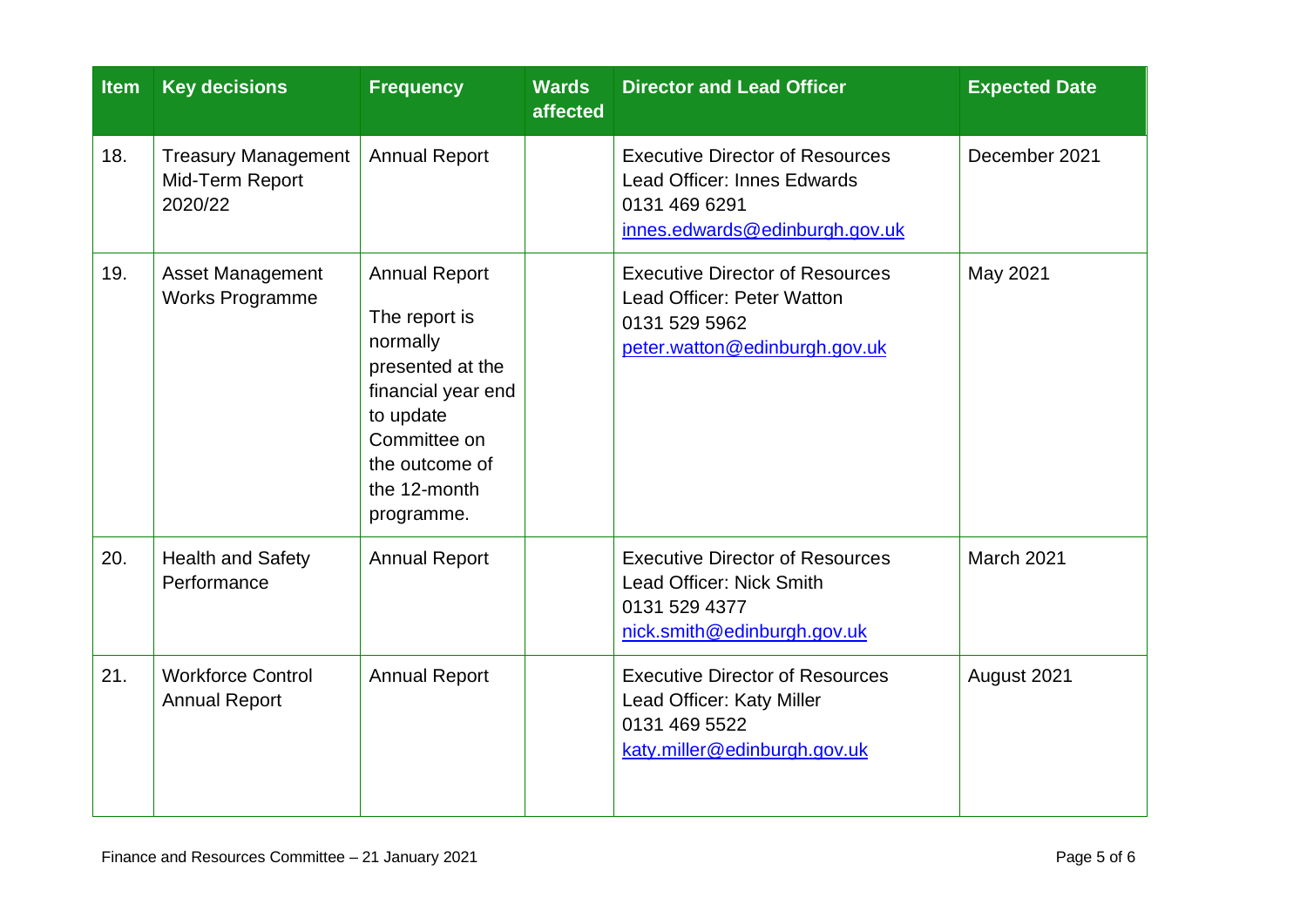| <b>Item</b> | <b>Key decisions</b>                                  | <b>Frequency</b>     | <b>Wards</b><br>affected | <b>Director and Lead Officer</b>                                                                                         | <b>Expected Date</b> |
|-------------|-------------------------------------------------------|----------------------|--------------------------|--------------------------------------------------------------------------------------------------------------------------|----------------------|
| 22.         | Commercial and<br><b>Procurement Annual</b><br>Report | <b>Annual Report</b> |                          | <b>Executive Director of Resources</b><br>Lead Officer: Iain Strachan<br>0131 529 4930<br>iain.strachan@edinburgh.gov.uk | September 2021       |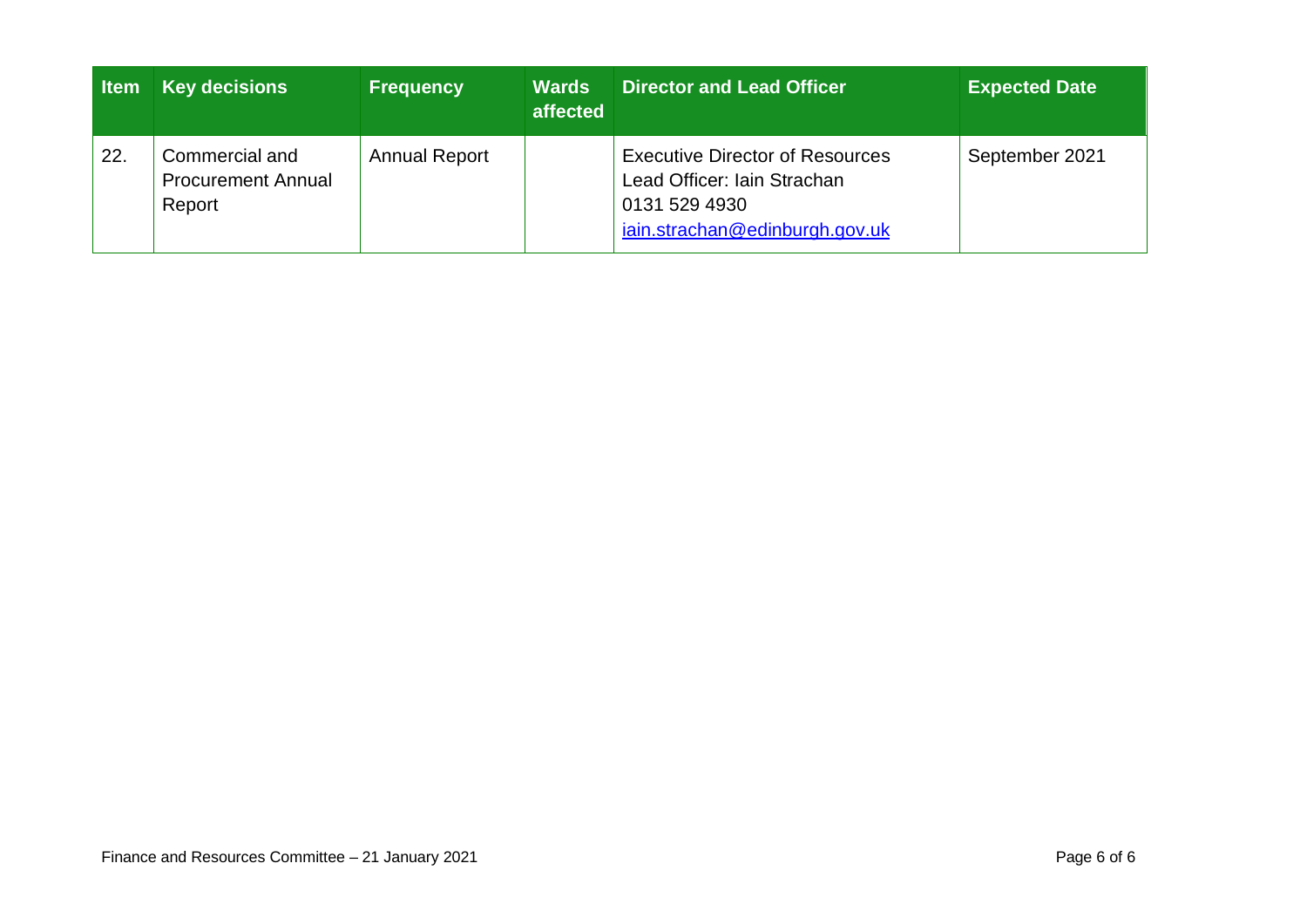| <b>Report Title</b>                                                                            | <b>Directorate</b>  | <b>Lead Officer</b>     |
|------------------------------------------------------------------------------------------------|---------------------|-------------------------|
| February 2021                                                                                  |                     |                         |
| Council Business Plan and Budget 2021/26                                                       | <b>CE/Resources</b> | Hugh Dunn               |
| Council Business Plan and Budget 2021/26 - Risks and Reserves                                  | <b>Resources</b>    | Hugh Dunn               |
| Sustainable Capital Budget Strategy 2021/31                                                    | Resources           | Hugh Dunn               |
| Accounts Commission - Local Government in Scotland: Financial Overview                         | <b>Resources</b>    | Hugh Dunn               |
| Housing Revenue Account Budget Strategy                                                        | Place               | <b>Elaine Scott</b>     |
| <b>Budget Insights 2020</b>                                                                    | <b>CE</b>           | <b>David Porteous</b>   |
| Corporate Parenting Action Plan - referral from the Education, Children and Families Committee | <b>CF</b>           | <b>Bernadette Oxley</b> |
| <b>March 2021</b>                                                                              |                     |                         |
| <b>Capital Strategy Annual Report</b>                                                          | <b>Resources</b>    | Hugh Dunn               |
| Health & Safety Performance 2020                                                               | <b>Resources</b>    | <b>Nick Smith</b>       |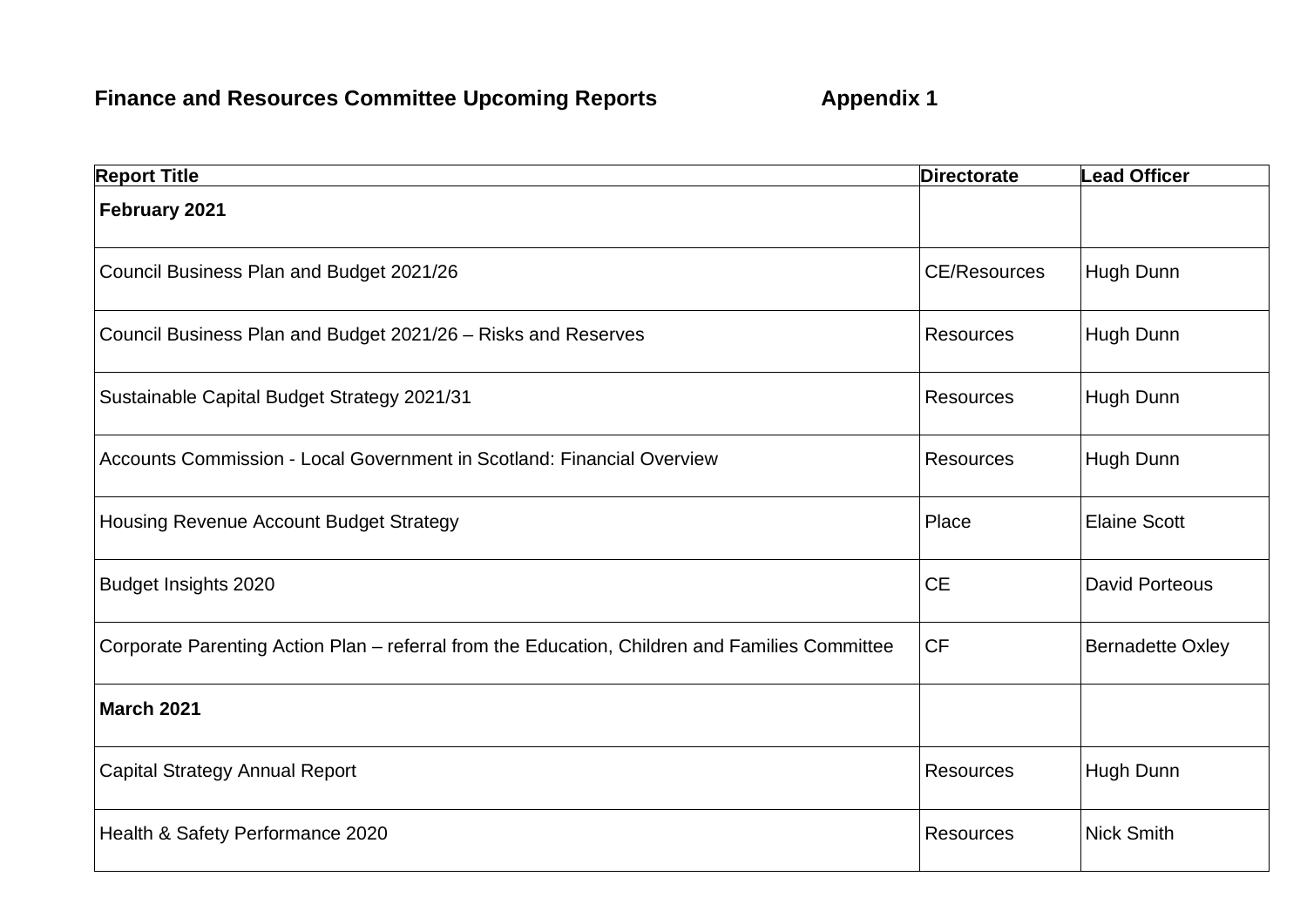| Contract Awards and Procurement Programme - Jun-Dec 2020                                                    | <b>Resources</b> | Iain Strachan                                |
|-------------------------------------------------------------------------------------------------------------|------------------|----------------------------------------------|
| Annual Report - Debt Write-Off                                                                              | <b>Resources</b> | Nicola Harvey                                |
| Miscellaneous Debts Write Off - 6 Monthly Operational Update                                                | <b>Resources</b> | Nicola Harvey                                |
| Depots Strategy - Update Report                                                                             | Resources/Place  | <b>Peter Watton/Gareth</b><br><b>Barwell</b> |
| <b>Workforce Dashboard</b>                                                                                  | <b>Resources</b> | <b>Katy Miller</b>                           |
| St Crispin's School Proposed Disposal                                                                       | <b>Resources</b> | <b>Graeme McGartland</b>                     |
| <b>Tron Kirk</b>                                                                                            | <b>Resources</b> | <b>Graeme McGartland</b>                     |
| Portobello Town Hall - Update                                                                               | <b>Resources</b> | <b>Peter Watton</b>                          |
| 65 Niddrie Mains Terrace - Proposed Lease of Residential Units                                              | Resources        | <b>Graeme McGartland</b>                     |
| 20 West Shore Road - Proposed Acquisition of Ground Lease Interest                                          | <b>Resources</b> | <b>Graeme McGartland</b>                     |
| Longstone Depot, Murrayburn Road - Proposed Transfer to Housing Revenue Account                             | <b>Resources</b> | <b>Graeme McGartland</b>                     |
| 16 Canning Street Lane, Edinburgh - Proposed Lease Extension                                                | <b>Resources</b> | Iain Lamont                                  |
| Unit 3, Phase 1, Clocktower Industrial Estate, South Gyle Crescent, Edinburgh - Proposed Lease<br>Extension | Resources        | lain Lamont                                  |